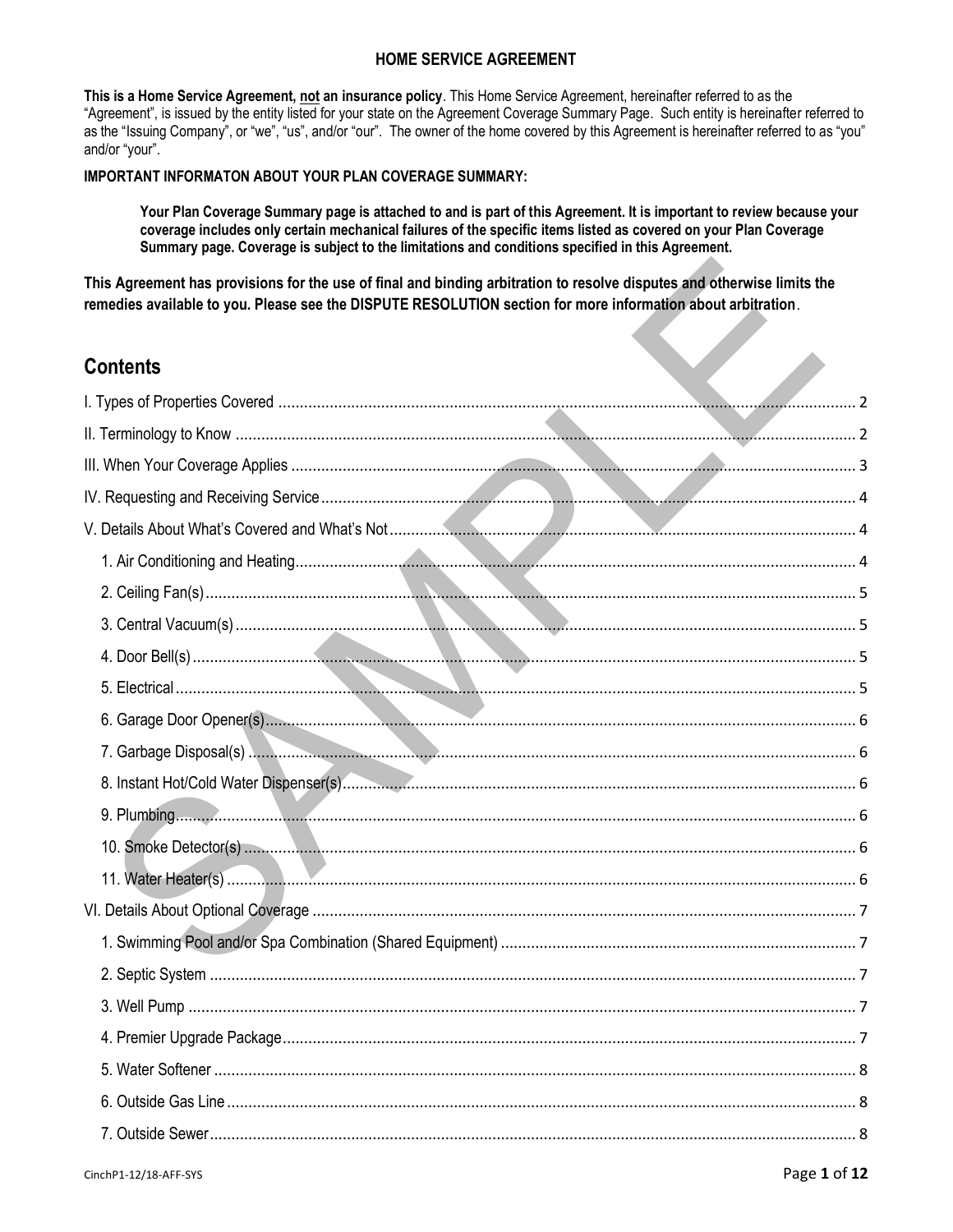# <span id="page-1-0"></span>**I. Types of Properties Covered**

This Agreement covers a single family residence, including a condominium, townhouse, villa or manufactured home used solely for residential purposes and eligible manufactured homes. To be eligible, a manufactured home must

- Have been constructed within (10) years of the effective date of the Agreement.
- (ii) Be permanently secured to the ground on land you own or located in a division operated similar to a condominium, where maintenance is provided.

This Agreement provides coverage under a special exception for special purpose group homes devoted to housing persons with mental and physical disabilities, as those terms are defined by the Americans with Disabilities Act at Title 42 of the United States Code Section 12102(2)(A).

This Agreement does not cover:

- Mobile homes
- Multi-family residential property of more than two-units
- Any dwelling used in whole or in part for commercial purposes including non-profit organizations
- Homes listed or registered in any historical register, including without limitation the National Register of Historic Places

Whether or not this Agreement covers a condominium unit, manufactured home, or multi-family property (duplex), any repairs and/or replacements are limited to the items solely used by and located and serviceable within such single unit (unless specified otherwise). **No common area items shared by non-warranted units shall be covered by this Agreement.**

# <span id="page-1-1"></span>**II. Terminology to Know**

- "Mechanical failure" occurs when a covered item/system becomes inoperable and unable to perform its primary function, subject to the limitations and conditions of this Agreement.
- "Domestic-grade" items are those that were designated by the manufacturer, manufactured and marketed solely for installation and use in a residential single family dwelling.
- "Commercial-grade" items are those that were designated by the manufacturer, manufactured and primarily marketed for installation and use in commercial operations.
- A "visual inspection" of the covered item is considered to mean the viewing of an item to verify that it appears structurally intact and without damage or missing parts that would indicate inoperability.
- A "simple mechanical test" means the ability to turn the unit off and on verifying the item operates without irregular sounds or smoke that may indicate a problem. In certain instances, we may require documentation from you during a claim review.
- "Proper operating condition" means the item/system was correctly located within the home, was properly installed to code at the time of installation, was fully connected, was capable of successfully performing all operations commensurate with the manufacturer's original design intention, and did not pose any hazard to life or property.
- A "necessary or required upgrade" is a replacement improving: manufacturer specification; energy efficiency; or system performance due to external circumstances (such as inability to obtain parts/equipment or government mandated system modifications).
- "Item" examples: air conditioning unit, heating unit, water heater, individual appliances such as refrigerator, dishwasher and ceiling fans.
- "Item Lifetime" is defined as the total time for which an item is technically designed to operate from its date of purchase and is expressed in years.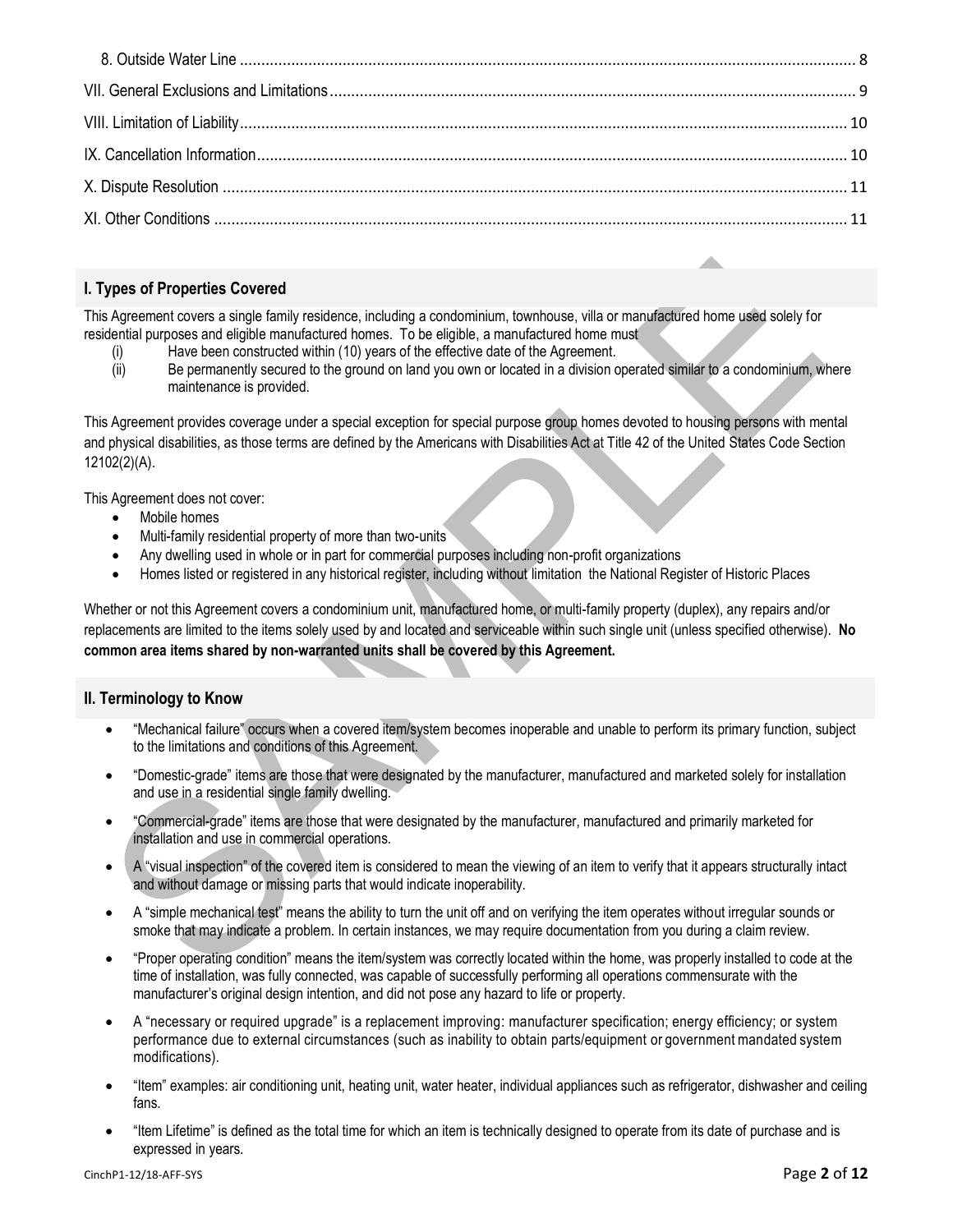### <span id="page-2-0"></span>**III. When Your Coverage Applies**

- 1. **We agree to pay the covered costs to repair or replace the items listed as covered on your Agreement Coverage Summary Page if any such items become inoperable during the term of this Agreement due to mechanical failure caused by routine wear and tear.** The definitions of the specific items that may be listed on your Agreement Coverage Summary Page as covered, as well as other limitations on coverage and other terms and conditions, are listed below.
- 2. We will cover mechanical failures relating to the mechanical parts and components of those domestic-grade items that were in the home and in proper operating condition on the Agreement effective date.
- 3. We will cover failures due to rust and corrosion, and or sediment.
- 4. When completing a covered repair or replacement, we will NOT pay the cost to:
	- dismantle and remove defective equipment,
	- recapture refrigerant,
	- reclaim refrigerant,
	- dispose of refrigerant.
- 5. We will cover an unknown pre-existing mechanical failure provided the failure could not have been detected by visual inspection or simple mechanical test.
- 6. **The decision to replace rather than repair items is solely our option**. Should we choose to replace an item, the replacement shall:
	- be the base model that meets all applicable federally mandated minimal manufacturers' standards,
	- perform the same primary function, and have a capacity comparable with the covered item, when available with domestically assembled units.

When replacing systems and appliances:

- We are not liable to provide exact match in color, dye, lot, material, type or brand.
- We will be responsible for the installation of the replacement item but not for the cost of the construction, modifications, carpentry or transitional work made necessary in order to accommodate the replacement, nor for any costs to upgrade or modify items for any reason except as otherwise specified in this Agreement.
- With respect to kitchen/laundry appliances, we will make reasonable efforts to provide replacement items of similar mechanical capabilities and/or efficiency of the original unit, when available.

When making repairs:

- We reserve the right to rebuild existing parts or components and/or install rebuilt or refurbished parts or components.
- 7. Our cash payment policies and procedures:
	- In instances where the combined cost of diagnosis and repair or replacement is estimated to exceed a stated contract dollar limit, we will not provide repair or replacement services but will instead pay an amount equal to the contract dollar limit minus the deductible amount. If the stated contract dollar limit is an aggregate amount then paid claims will also be subtracted from payment.
	- In some instances, we may offer cash in lieu of repair or replacement services. This offered amount is based on what we would expect to pay (which is substantially less than retail cost) for parts and labor for covered items less the incurred cost of the contractor's diagnosis. You are required to repair the item or provide a new replacement and send the acceptable proof of your actual itemized costs to us before any reimbursement amount will be paid.
- 8. **Should we determine to pay cash in lieu of replacement and you only repair the item instead, the item will be excluded from further coverage under this Agreement and subsequent renewals. We reserve the right to inspect repaired and/or replacement items.**
- 9. **Determination of the operating condition as of the Agreement effective date, and the nature of any failure, will be made by us based upon the professional opinion of remote diagnosis for connected systems and/or appliances or our direct employees, considering but not limited to, the independent contractor's diagnosis.**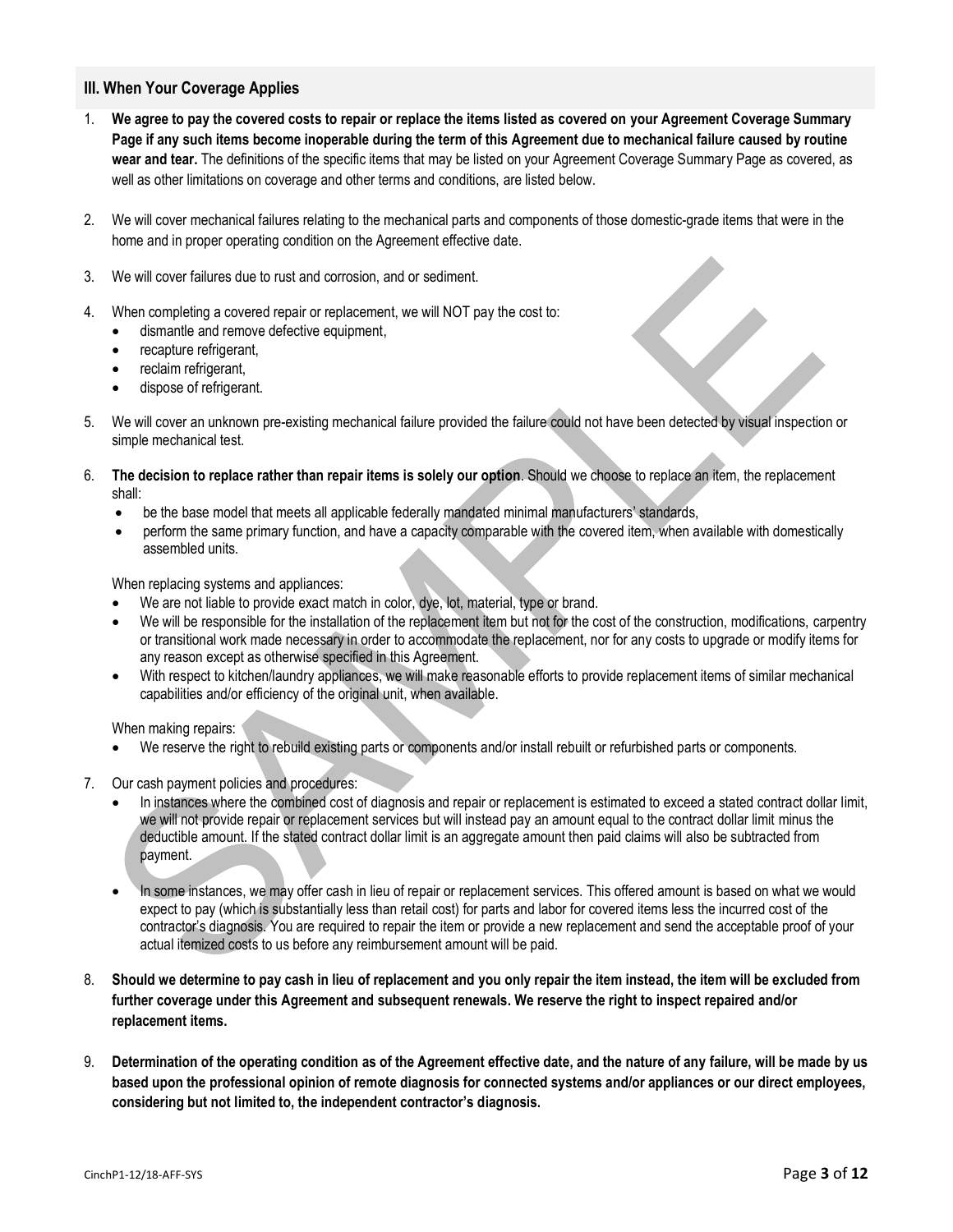# <span id="page-3-0"></span>**IV. Requesting and Receiving Service**

- 1. **You must notify us of any mechanical failure when it happens and prior to the expiration of your Agreement. We are available twenty-four (24) hours a day, seven (7) days a week online at** [my.cinchhom](http://www.x.com/)eservice.**com or by phone at 1-**844-324-5688**. If you fail to notify us of any mechanical failure during the coverage term in which the failure occurred, we will not be responsible for the cost of any repairs and/or replacements resulting from the mechanical failure.**
- 2. We will use reasonable efforts to provide a referral to an independent contractor within two (2) hour(s) after the service request is received during normal business hours and within twenty-four (24) hour(s) for requests received outside of normal business hours. We will determine, at our sole discretion, which repairs constitute an emergency requiring expedited service and will give consideration to covered mechanical failures that affect the habitability of the dwelling.
- 3. **We are not responsible for expenses you incur without our express consent**. We will not reimburse you for any costs associated with unauthorized repairs or work performed by unauthorized contractors.
- 4. **This Agreement may include a deductible amount, as listed on your Agreement Coverage Summary Page. You may be required to pay all or part of your deductible at the time you request service. All or a portion of your deductible may be nonrefundable.**
	- You are responsible and must pay for any amounts due for services performed which are not covered under the terms, conditions and provisions of this Agreement.
- 5. You are responsible to provide access to the covered property during normal business hours for the independent contractor to diagnose, obtain approval for, and/or complete repairs for covered mechanical failures. You are responsible to pay us and/or our independent contractor any service charge and additional charges assessed by our independent contractor resulting from your failure to provide access and/or for missed appointments caused by you.
- 6. We reserve the right to obtain, at our expense, a second opinion by an independent contractor prior to determining eligibility for coverage.

# <span id="page-3-1"></span>**V. Details About What's Covered and What's Not**

This Agreement provides coverage only for those items specifically listed as being covered on your Agreement Coverage Summary Page. **An additional fee may be required for additional systems, appliances or optional coverages. Coverage of some items may not be available under all plans or in every state.**

**This Agreement defines precisely what mechanical systems and appliances, and which of their parts and components, will be covered; only those items specifically so described are covered, subject to the limitations and conditions herein and on your Agreement Coverage Summary Page.** 

**Under any and all circumstances, our maximum liability, in the aggregate, for any and all claims submitted per agreement term shall be \$10,000.**

<span id="page-3-2"></span>**1. Air Conditioning and Heating** Coverage is available on an Air Conditioning and Heating unit up to a five (5) ton capacity. A maximum of 5 unit(s) are covered per contract. **We will pay up to \$1,500 per Agreement Term for access, diagnosis and repair or replacement of any geothermal and/or water source heat pumps, glycol, hot water, cable heating, or steam circulating system.** Where covered repairs require access to Air Conditioning and Heating ductwork, we will provide access to ductwork only through unobstructed walls, ceilings or floors, and will return access openings to a rough finish. **If the Air Conditioning and Heating ductwork is accessible only through a concrete floor, wall or ceiling, we will pay up to \$1,000 per Agreement Term for access, diagnosis, repair or replacement of such ductwork, including returning access openings to a rough finish.** We will pay for access, diagnosis, and replacement related to necessary or required Air Conditioning and Heating system efficiency and other upgrades except: (1) costs associated with plenums and refrigerant line sets and (2) any other Air Conditioning and Heating specific limitations and exclusions in your Agreement. **A maximum covered amount of \$5,000 is allowed per claim.**

# **A. AIR CONDITIONING INCLUDING DUCTWORK**

Refer to **1. Air conditioning and Heating** above.

**A maximum of 5 units are covered per contract. A maximum covered amount of \$5,000 is allowed per claim.**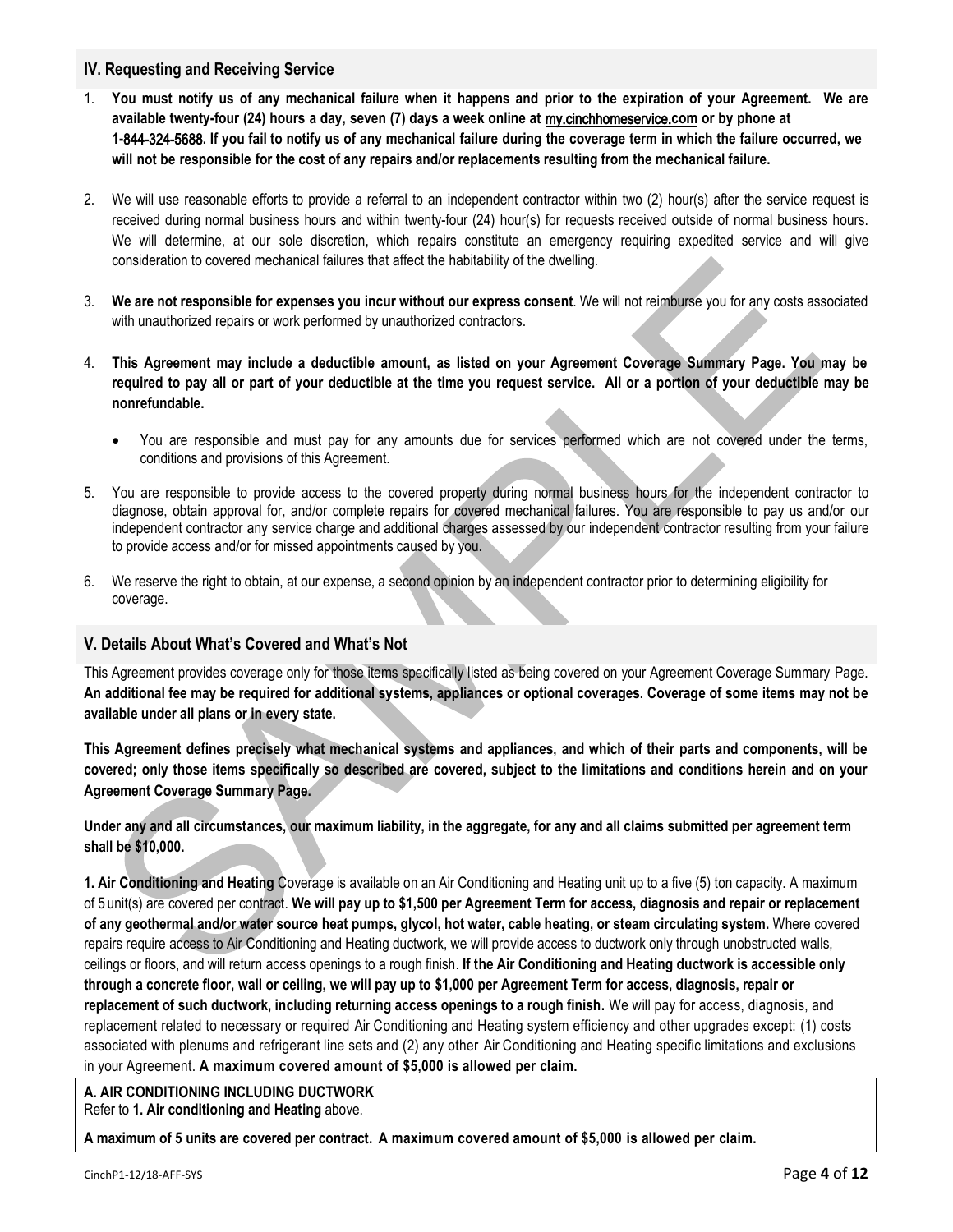| <b>COVERED</b>                                                                                                                                                                                                                                                                                                                                                                                                                                                                                                                                                                                                     | <b>NOT COVERED</b>                                                                                                                                                                                                                                                                                                                                                                                          |
|--------------------------------------------------------------------------------------------------------------------------------------------------------------------------------------------------------------------------------------------------------------------------------------------------------------------------------------------------------------------------------------------------------------------------------------------------------------------------------------------------------------------------------------------------------------------------------------------------------------------|-------------------------------------------------------------------------------------------------------------------------------------------------------------------------------------------------------------------------------------------------------------------------------------------------------------------------------------------------------------------------------------------------------------|
| All components and parts of the following air conditioning<br>system(s): ducted central electric split and package units,<br>geothermal, wall air conditioners, mini-splits. With regard to<br>ductwork, except as otherwise noted above, the following are<br>covered: plenums, dampers, damper-only controls, leaks or breaks<br>in ductwork (sheet metal, duct board, and flex duct including vapor<br>barrier) from heating and/or air conditioning unit(s) including<br>registers or grills.                                                                                                                  | Outside or underground piping, well pump, and well pump<br>components for geothermal and/or water source heat pump,<br>interconnecting refrigerant lines (external of the equipment)<br>window units, water towers, chillers, chiller components, water<br>lines and legally mandated diagnostic testing when replacing<br>heating or cooling equipment.                                                    |
| NOTE: We will pay up to \$10.00 per pound, for refrigerant.                                                                                                                                                                                                                                                                                                                                                                                                                                                                                                                                                        |                                                                                                                                                                                                                                                                                                                                                                                                             |
| <b>B. HEATING INCLUDING DUCTWORK</b><br>Refer to 1. Air conditioning and Heating above.<br>A maximum of 5 units are covered per contract. A maximum covered amount of \$5,000 is allowed per claim.                                                                                                                                                                                                                                                                                                                                                                                                                |                                                                                                                                                                                                                                                                                                                                                                                                             |
| <b>COVERED</b>                                                                                                                                                                                                                                                                                                                                                                                                                                                                                                                                                                                                     | <b>NOT COVERED</b>                                                                                                                                                                                                                                                                                                                                                                                          |
| All components and parts of the following heating system(s): forced<br>air (gas, electric, oil), geothermal, wall mounted heaters, floor<br>furnaces, package units, heat pumps, mini-splits, hot water or<br>steam circulating heat, electric baseboard, cable heat (if main<br>source of heat to the home or room). With regard to ductwork,<br>except as otherwise noted above, the following are covered:<br>plenums, dampers, damper-only controls, leaks or breaks in<br>ductwork (sheet metal, duct board, and flex duct including vapor<br>barrier) from heating and/or air conditioning unit(s) including | Outside or underground piping, well pump, and well pump<br>components for geothermal and/or water source heat pump,<br>interconnecting refrigerant lines (external of the equipment),<br>Fuel storage tanks, portable units, Fireplace, grain, pellet, or<br>wood heating units (even if only source of heating) and legally<br>mandated diagnostic testing when replacing heating or<br>cooling equipment. |
| registers or grills.                                                                                                                                                                                                                                                                                                                                                                                                                                                                                                                                                                                               |                                                                                                                                                                                                                                                                                                                                                                                                             |
| NOTE: We will pay up to \$10.00 per pound, for refrigerant.                                                                                                                                                                                                                                                                                                                                                                                                                                                                                                                                                        |                                                                                                                                                                                                                                                                                                                                                                                                             |
| 2. Ceiling Fan(s)                                                                                                                                                                                                                                                                                                                                                                                                                                                                                                                                                                                                  |                                                                                                                                                                                                                                                                                                                                                                                                             |

<span id="page-4-0"></span>

|                                             | -------            |     | <b>NATAAVERER</b><br>N١<br>⋯⊷ |  |
|---------------------------------------------|--------------------|-----|-------------------------------|--|
| All (<br>' parts.<br>and<br>onents<br>CONDO |                    |     | -                             |  |
|                                             | $\cdots$<br>$\sim$ | . . |                               |  |

**A maximum covered amount of \$5,000 is allowed per claim.**

<span id="page-4-1"></span>**3. Central Vacuum(s)**

| Covered                   | <b>NOT COVERED</b>                                                                                                                       |
|---------------------------|------------------------------------------------------------------------------------------------------------------------------------------|
| All components and parts. | Removable hoses and accessories; access and closing costs to<br>floors, walls, and ceilings when locating or repairing a<br>malfunction. |
|                           |                                                                                                                                          |

**A maximum of 5 units are covered per contract. A maximum covered amount of \$5,000 is allowed per claim.**

# <span id="page-4-2"></span>**4. Door Bell(s)**

| <b>COVERED</b>            | <b>NOT COVERED</b>                              |
|---------------------------|-------------------------------------------------|
| All components and parts. | When part of the intercom or monitoring system. |
|                           |                                                 |

**A maximum of 5 units are covered per contract. A maximum covered amount of \$5,000 is allowed per claim.**

# <span id="page-4-3"></span>**5. Electrical**

| <b>COVERED</b>                                                                                                               | <b>NOT COVERED</b>                                                                                                                                                        |
|------------------------------------------------------------------------------------------------------------------------------|---------------------------------------------------------------------------------------------------------------------------------------------------------------------------|
| All components and parts including Direct Current (D.C.) wiring,<br>lighting fixtures, and built-in exhaust/vent/attic fans. | Components wiring or cable of<br>audio/video/computer/intercom/alarm/security wiring or<br>telephone systems circuit overload; or overload protection and<br>face plates. |
| A maximum covered amount of \$5,000 is allowed per claim.                                                                    |                                                                                                                                                                           |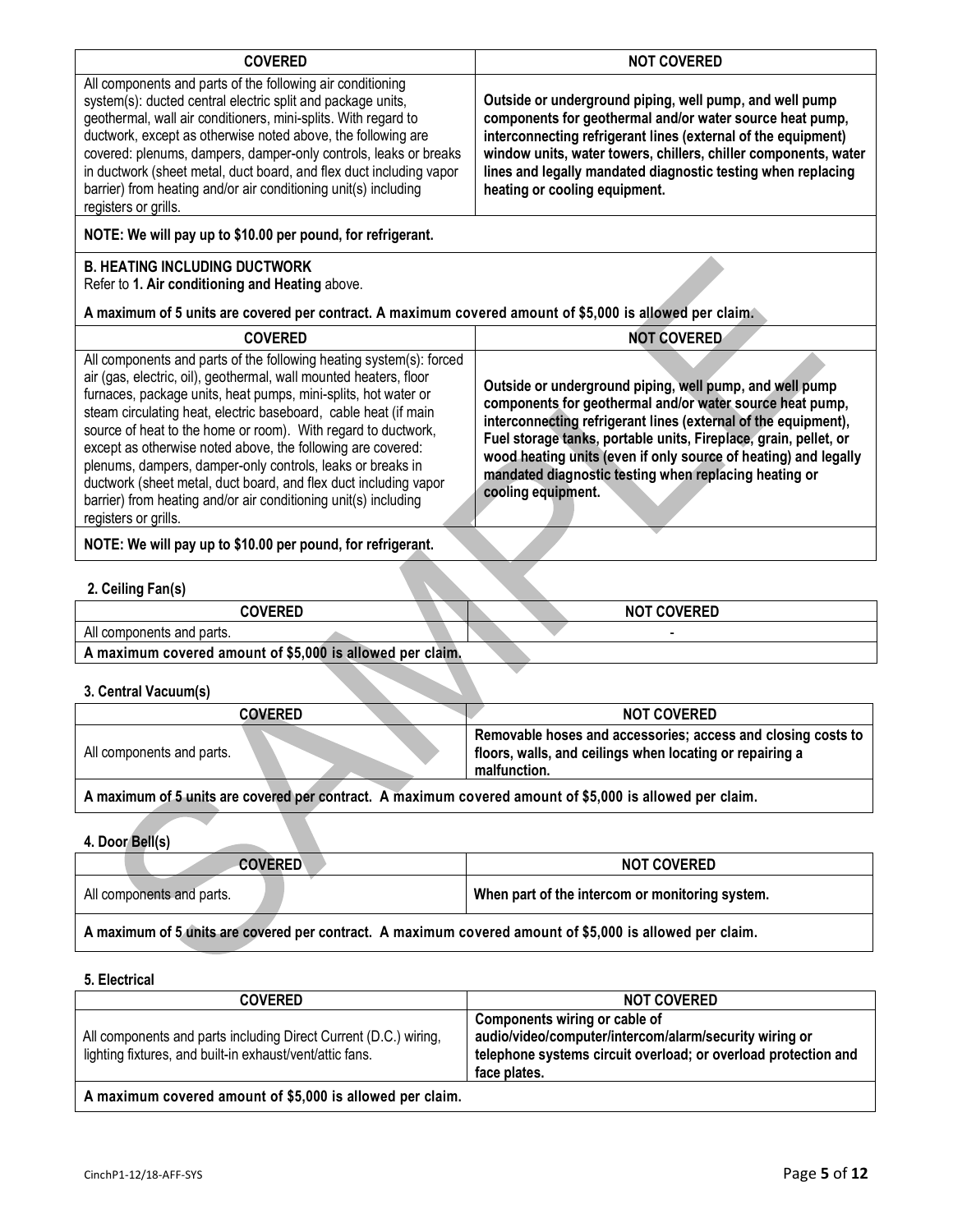#### <span id="page-5-0"></span>**6. Garage Door Opener(s)**

| <b>COVERED</b>                                                                                       | <b>NOT COVERED</b>                             |
|------------------------------------------------------------------------------------------------------|------------------------------------------------|
| All components and parts located inside the ceiling mounted<br>electric motor of garage door opener. | Door or door track assemblies, cables, springs |

**A maximum of 5 units are covered per contract. A maximum covered amount of \$5,000 is allowed per claim.**

#### <span id="page-5-1"></span>**7. Garbage Disposal(s)**

| <b>COVERED</b>                                                                                           | <b>NOT COVERED</b> |  |
|----------------------------------------------------------------------------------------------------------|--------------------|--|
| All components and parts.                                                                                |                    |  |
| A maximum of 5 units are covered per contract. A maximum covered amount of \$5,000 is allowed per claim. |                    |  |

#### <span id="page-5-2"></span>**8. Instant Hot/Cold Water Dispenser(s)**

| <b>COVERED</b>            | <b>NOT COVERED</b> |  |
|---------------------------|--------------------|--|
| All components and parts. |                    |  |

**A maximum of 5 units are covered per contract. A maximum covered amount of \$5,000 is allowed per claim.**

#### <span id="page-5-3"></span>**9. Plumbing**

| <b>COVERED</b>                                                                                                                                                                                                                                                                                                                                                                                                                                                                                                                                                                                                                                                                                                                                                                                                                                                                                                                                                                                 | <b>NOT COVERED</b>                                                                                                                                                                                                                                                                                                                                                                                                                                                                                                                                                                                                                                                                                                                                          |
|------------------------------------------------------------------------------------------------------------------------------------------------------------------------------------------------------------------------------------------------------------------------------------------------------------------------------------------------------------------------------------------------------------------------------------------------------------------------------------------------------------------------------------------------------------------------------------------------------------------------------------------------------------------------------------------------------------------------------------------------------------------------------------------------------------------------------------------------------------------------------------------------------------------------------------------------------------------------------------------------|-------------------------------------------------------------------------------------------------------------------------------------------------------------------------------------------------------------------------------------------------------------------------------------------------------------------------------------------------------------------------------------------------------------------------------------------------------------------------------------------------------------------------------------------------------------------------------------------------------------------------------------------------------------------------------------------------------------------------------------------------------------|
| Leaks and breaks of water, drain, gas, waste or vent lines, toilets<br>and related mechanisms, toilet wax ring seals, faucets,<br>showerheads, shower arms, valves for shower, tub, and diverter,<br>angle stops, risers and gate valves (similar features of finish and<br>style used when replacement is necessary), hose bibs, basket<br>strainers, permanently installed sump pumps (ground water only),<br>built-in bathtub whirlpool motors, pumps, and air switch<br>assemblies, pressure regulators, expansion tanks, sewage<br>ejector pump (septic system sewage ejector pumps are not<br>covered unless optional coverage is purchased), clearing of sink,<br>bathtub, shower, and toilet stoppages, clearing of mainline drain<br>and sewer stoppages through an accessible cleanout up to 100<br>feet from access point, clearing of lateral drain line stoppages up<br>to 100 feet from access point including accessible cleanout, p-<br>trap, drain or overflow access points. | Stoppages caused by collapsed, damaged or broken drain, vent<br>or sewer lines outside the home's main foundation, lines<br>broken, infiltrated or stopped by roots or foreign objects, even<br>if within the home's main foundation; costs to locate or access<br>cleanouts not found or inaccessible, or to install cleanouts, and<br>access through roof vents; any fees for photo/video equipment,<br>hydro-jetting equipment, chemicals, jet or steam clearing;<br>bathtubs, sinks, showers, shower enclosures and base pans,<br>toilet lids and seats, jets, caulking or grouting, septic tanks,<br>water softener, water filtration/purification systems, whole<br>home water filtration system, holding or storage tanks, saunas<br>or steam rooms. |
|                                                                                                                                                                                                                                                                                                                                                                                                                                                                                                                                                                                                                                                                                                                                                                                                                                                                                                                                                                                                |                                                                                                                                                                                                                                                                                                                                                                                                                                                                                                                                                                                                                                                                                                                                                             |

**NOTE: Where covered repairs require access to plumbing, we will provide access to plumbing only through unobstructed walls, ceilings or floors, and will return access openings to a rough finish. If the plumbing is accessible only through a concrete floor, wall or ceiling, we will pay up to \$1,000 per Agreement term for access, diagnosis, repair, or replacement of such plumbing, including returning access openings to a rough finish. A maximum covered amount of \$5,000 is allowed per claim.**

#### <span id="page-5-4"></span>**10. Smoke Detector(s)**

| <b>COVERED</b>                                            | <b>NOT COVERED</b> |
|-----------------------------------------------------------|--------------------|
| Battery operated and hardwired units.                     |                    |
| A mayimum covered amount of \$5,000 is allowed per claim. |                    |

**A maximum covered amount of \$5,000 is allowed per claim.**

#### <span id="page-5-5"></span>**11. Water Heater(s)**

| <b>COVERED</b>                                                 | <b>NOT COVERED</b>                                              |
|----------------------------------------------------------------|-----------------------------------------------------------------|
| All components and parts, including tankless water heaters and | Auxiliary holding or storage tanks, fuel storage tank or energy |
| circulating pumps.                                             | conservation unit(s).                                           |

A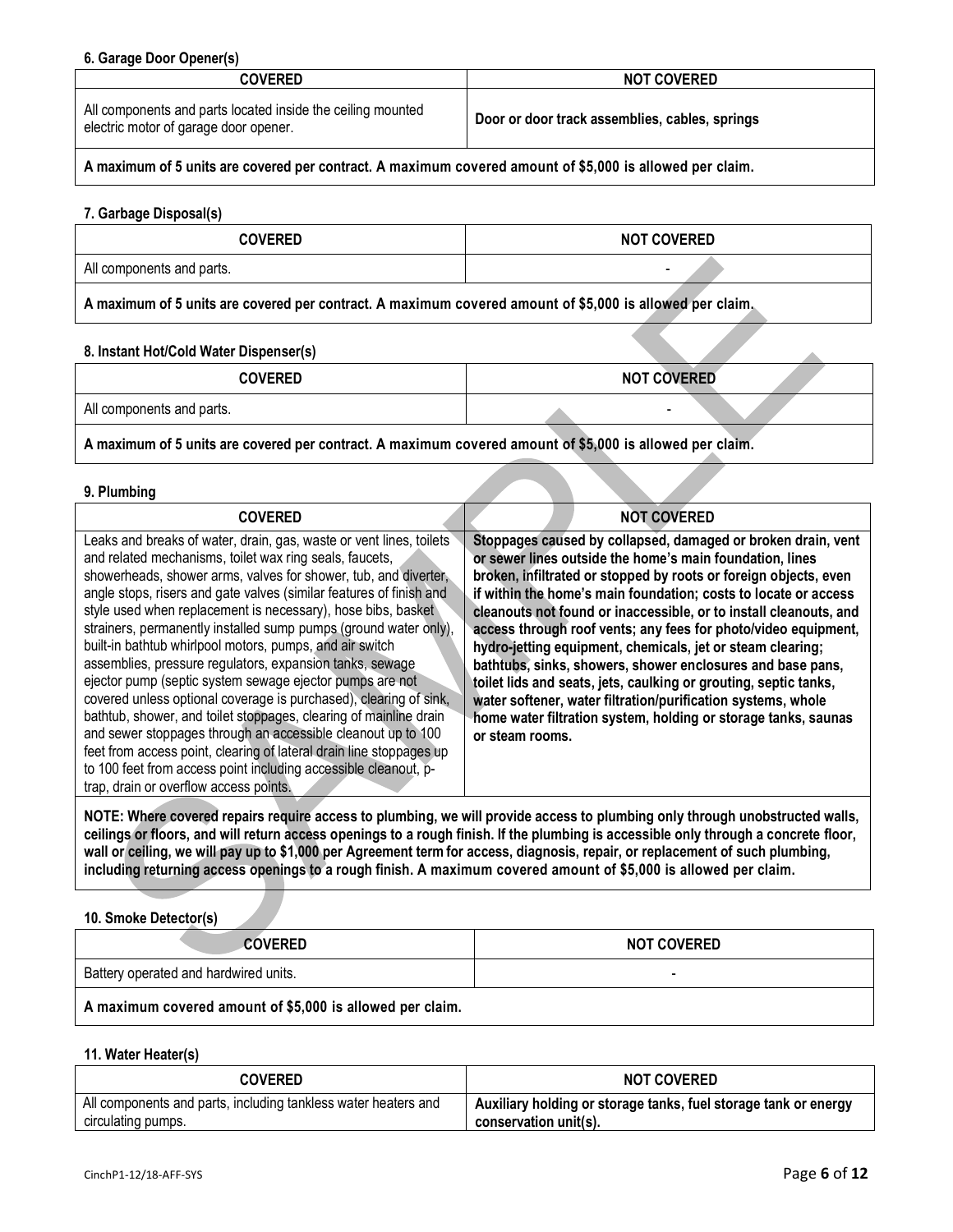## <span id="page-6-0"></span>**VI. Details About Optional Coverage**

**Optional coverage may be purchased up to 30 days after the beginning of the Agreement term without an inspection. After the 30th day optional coverage may be purchased provided an inspection is performed (at customer's expense) and the inspection results are approved by us. New Construction Customers may add optional coverage during the Agreement term for brand new items providing proof of purchase is received by us. Optional coverage, regardless of date of purchase, continues only through the Agreement term.**

### <span id="page-6-1"></span>**1. Swimming Pool and/or Spa Combination (Shared Equipment)**

| Shared equipment is covered. If equipment is not shared, then only one or the other is covered unless an additional fee is paid.                                                                            |                                                                                                                                                                                                                                                                                                                                                                                                                                                                                                                                                                                    |
|-------------------------------------------------------------------------------------------------------------------------------------------------------------------------------------------------------------|------------------------------------------------------------------------------------------------------------------------------------------------------------------------------------------------------------------------------------------------------------------------------------------------------------------------------------------------------------------------------------------------------------------------------------------------------------------------------------------------------------------------------------------------------------------------------------|
| <b>COVERED</b>                                                                                                                                                                                              | <b>NOT COVERED</b>                                                                                                                                                                                                                                                                                                                                                                                                                                                                                                                                                                 |
| Above ground components and parts of the heating, pumping, and<br>filtration system including: pool heater, pool sweep motor and<br>pump, pump motor, blower motor and timer, plumbing pipes and<br>wiring. | Portable or above ground spas, access to pool and spa<br>equipment, lights, liners, jets, ornamental fountains, waterfalls<br>and their pumping systems, auxiliary pumps, pool cover and<br>related equipment, fill line and fill valves, built-in or detachable<br>cleaning equipment including, without limitation, pool sweeps,<br>pop-up heads, turbo valves, skimmers, chlorinators, and<br>ionizers, fuel storage tanks, disposable filtration mediums, heat<br>pump, multi-media centers, dehumidifiers, panel box and dials,<br>salt water generator; salt and components. |
|                                                                                                                                                                                                             |                                                                                                                                                                                                                                                                                                                                                                                                                                                                                                                                                                                    |

**A maximum covered amount of \$1,500 is allowed per Agreement term.**

#### <span id="page-6-2"></span>**2. Septic System**

| NOTE: This option is available for first year customers only and is not renewable.                                                                                                                                                                                                                                                                                                                                                                                                                                                              |                                                                                                                                                                                                                                                                                                                                                                                                   |
|-------------------------------------------------------------------------------------------------------------------------------------------------------------------------------------------------------------------------------------------------------------------------------------------------------------------------------------------------------------------------------------------------------------------------------------------------------------------------------------------------------------------------------------------------|---------------------------------------------------------------------------------------------------------------------------------------------------------------------------------------------------------------------------------------------------------------------------------------------------------------------------------------------------------------------------------------------------|
| <b>COVERED</b>                                                                                                                                                                                                                                                                                                                                                                                                                                                                                                                                  | <b>NOT COVERED</b>                                                                                                                                                                                                                                                                                                                                                                                |
| Mainline stoppages that can be cleared through an existing access<br>or cleanout without excavation. The septic tank will be pumped one<br>(1) time during the Agreement coverage term if the stoppage is due<br>to septic back up. We will not pay more than \$500 per pumping<br>occurrence. If the septic tank needs to be replaced, we will not<br>pay more than \$1,000 towards the replacement of the septic<br>tank. We will cover one (1) sewage ejector pump for septic<br>system located within the perimeter of the main foundation. | Broken or collapsed sewer lines outside the foundation,<br>stoppages or roots that prevent the effective use of any<br>externally applied sewer machine cable, cost of finding or<br>gaining access to the septic tank or sewer hook-ups, disposal<br>of waste, chemical treatment of the septic tank and/or sewer<br>lines, tanks, leach lines, cesspool, and any mechanical pump<br>or systems. |

#### <span id="page-6-3"></span>**3. Well Pump**

| <b>COVERED</b>                                                                      | <b>NOT COVERED</b>                                                                                                                                                                                                                                                                                                                                                                       |
|-------------------------------------------------------------------------------------|------------------------------------------------------------------------------------------------------------------------------------------------------------------------------------------------------------------------------------------------------------------------------------------------------------------------------------------------------------------------------------------|
| All components and parts of well pump utilized as a source of<br>water to the home. | Above or underground piping, cable or electrical lines leading to<br>or from the well pump, including those that are located within<br>the well casing, well casings, pressure switches not located on<br>the pump, holding, storage or pressure tanks, booster pumps,<br>re-drilling of wells, well pump and all well pump components for<br>geothermal and/or water source heat pumps. |
|                                                                                     |                                                                                                                                                                                                                                                                                                                                                                                          |

**NOTE: We will pay up to \$1,500 per Agreement term for access, diagnosis and repair or replacement.**

#### <span id="page-6-4"></span>**4. Premier Upgrade Package**

Adding this package to your Agreement provides additional benefits on a covered claim. Certain repairs or replacements may require additional fees that are not normally covered under your Agreement, such as, but not limited to, disposal of equipment, duct, electrical and/or plumbing modifications, code upgrades, permits, and condenser pads. **Depending on which package you select, which will be displayed in your coverage summary, we will provide up to either \$500 or \$1000 towards any typically excluded non-covered charges when repairing or replacing a covered item**. **In no event shall we be liable to cover fees and/or disposal arising from hazardous and/or toxic materials or asbestos**. Package limits apply to one (1) covered item, per claim. **Each claim event is capped up to either \$500 or**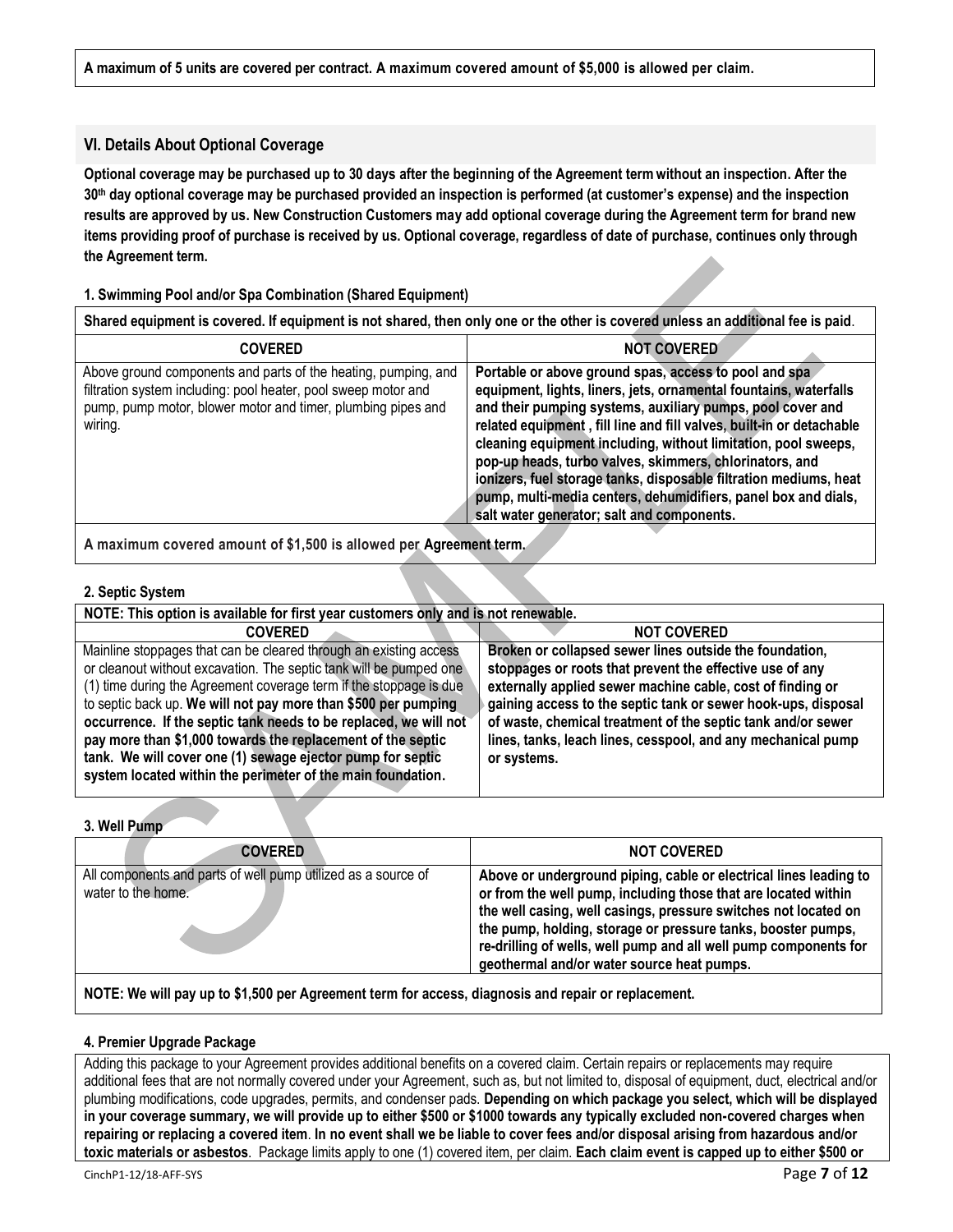**\$1000** any unused portion of the benefit cannot be applied towards a future claim. **In no event shall we be liable for more than two (2) claims per Agreement term, for an aggregate amount of up to \$1000 or \$2000**. **This benefit does not apply to equipment; items; or failures deemed ineligible for coverage.**

#### <span id="page-7-0"></span>**5. Water Softener**

| <b>COVERED</b>                                                                                                                                                                       | <b>NOT COVERED</b>                                                                                                                                                                                                                                         |
|--------------------------------------------------------------------------------------------------------------------------------------------------------------------------------------|------------------------------------------------------------------------------------------------------------------------------------------------------------------------------------------------------------------------------------------------------------|
| Mechanical parts and components of basic single water softener<br>unit, including central head assembly; multi-level/twin softeners;<br>piping to and from unit(s) and system tanks. | Any and all treatment, purification, odor control, iron filtration<br>components and systems; discharge drywells; failure due to<br>excessive water pressure or freeze damage; failures due to<br>mineral and/or sediment; resin bed replacement and salt. |

**A maximum covered amount of \$5,000 is allowed per claim.**

### <span id="page-7-1"></span>**6. Outside Gas Line**

| <b>COVERED</b>                                                                                                                                                                                                                                                                                                                                                                                                                                                                                                                                                                                                                                                                                                                   | <b>NOT COVERED</b>                                                                                                                                                                                                                                                                                                                                                                                                                                            |
|----------------------------------------------------------------------------------------------------------------------------------------------------------------------------------------------------------------------------------------------------------------------------------------------------------------------------------------------------------------------------------------------------------------------------------------------------------------------------------------------------------------------------------------------------------------------------------------------------------------------------------------------------------------------------------------------------------------------------------|---------------------------------------------------------------------------------------------------------------------------------------------------------------------------------------------------------------------------------------------------------------------------------------------------------------------------------------------------------------------------------------------------------------------------------------------------------------|
| Outside gas service line is defined as a natural gas supply line<br>from the curb box to the inlet valve of the meter for one single<br>family residential home – it is the most direct line between the<br>curb box and the inlet valve of the meter. It includes the gas<br>supply line between the outlet of the meter and the exterior of the<br>foundation. It does not include any connections or extensions<br>such as, but not limited to, gas lines to grills, lights and pool<br>heaters. After the outside gas service line is repaired or replaced,<br>our independent service provider will provide basic site restoration<br>to the affected area, limited to backfill of excavated soil, raking<br>and reseeding. | Any gas service lines in excess of 500 feet in length; high<br>pressure gas lines and the high pressure service line which is<br>defined as a natural gas supply line with a pressure rating of 60<br>psi or greater; natural gas meter including connections;<br>appliances or appliance connectors or burner tips; any gas<br>service line not measuring between $\frac{1}{2}$ and 1 $\frac{1}{4}$ in diameter;<br>utility meters; any interior gas piping. |
| NOTE: Limitations of Coverage: For the repair or replacement of the outside line, we will pay a maximum of \$2,000 in the                                                                                                                                                                                                                                                                                                                                                                                                                                                                                                                                                                                                        |                                                                                                                                                                                                                                                                                                                                                                                                                                                               |

**aggregate per Agreement term. After the outside gas service line is repaired or replaced, our independent service provider will provide basic site restoration to the affected area, limited to backfill of excavated soil, raking and reseeding.**

# <span id="page-7-2"></span>**7. Outside Sewer**

| <b>COVERED</b>                                                                                                                                                                                                                                                                                                                                                                                                                           | <b>NOT COVERED</b>                                                                                                                                                                                                                                                                                                                                                                                                                                                                                                                                                                                                                                                   |
|------------------------------------------------------------------------------------------------------------------------------------------------------------------------------------------------------------------------------------------------------------------------------------------------------------------------------------------------------------------------------------------------------------------------------------------|----------------------------------------------------------------------------------------------------------------------------------------------------------------------------------------------------------------------------------------------------------------------------------------------------------------------------------------------------------------------------------------------------------------------------------------------------------------------------------------------------------------------------------------------------------------------------------------------------------------------------------------------------------------------|
| Outside sewer service line failures as a result of normal wear and<br>tear. After the outside sewer service line is repaired or replaced,<br>our independent service provider will provide basic site restoration<br>to the affected area, limited to backfill of excavated soil, raking and<br>reseeding.<br>NOTE. I imitatione of Coverage: For obversed repairs we will pay a movimum of C2000 in the convente nor Agreement torm for | Any outside sewer line in excess of 500 feet in length, any<br>outside sewer service line not connected to a public sewer<br>system, including but not limited to sewer lines connected to a<br>septic system or leach field; outside holding tanks; ejector<br>pumps; service or damage related to the back-up of sewers and<br>drains or any other damage caused directly or indirectly by<br>sewer main lines; any outside sewer service line connected to a<br>lift station; utility meters; stoppages or blockage caused by root<br>invasion and/or by foreign objects, such as but not limited to,<br>toys and bottle caps; any interior water or sewer lines. |
|                                                                                                                                                                                                                                                                                                                                                                                                                                          |                                                                                                                                                                                                                                                                                                                                                                                                                                                                                                                                                                                                                                                                      |

**NOTE: Limitations of Coverage: For covered repairs, we will pay a maximum of \$3,000 in the aggregate per Agreement term for repairs to outside. We will pay up to an additional \$1,500 in aggregate per Agreement term to cut, excavate or repair sidewalks located in a public easement or public roads that were damaged solely due to outside sewer line covered repair or replacement work performed by our independent contractor(s). Only expenses related to repair or replacement of sidewalks are covered under this additional limit. This additional limit, when applicable, does not add any additional coverage to the outside sewer line maximum. Should sidewalk or public road repair expenses exceed \$1,500, it is your responsibility to pay any additional costs. You will be notified of the expected additional expenses before work is completed.**

#### <span id="page-7-3"></span>**8. Outside Water Line**

| <b>COVERED</b>                                                         | <b>NOT COVERED</b>                                                |
|------------------------------------------------------------------------|-------------------------------------------------------------------|
| Outside water line repair or replacement if the failure is a result of | Any outside water line in excess of 500 feet in length; any costs |
| normal wear and tear. This Agreement covers only the portion of the    | in excess of \$2,000 in aggregate per Agreement term; any         |
| service line which extends from the curb box shut off valve to the     | outside water service line not connected to a public water        |
| meter or exterior load bearing wall of the covered property. After the | system, including but not limited to water lines connected to a   |
| outside water service line is repaired or replaced, our independent    | well system; lead piping; utility meters; stoppages or blockages  |
| service provider will provide basic site restoration to the affected   | caused by root invasion and/or by foreign objects, such as but    |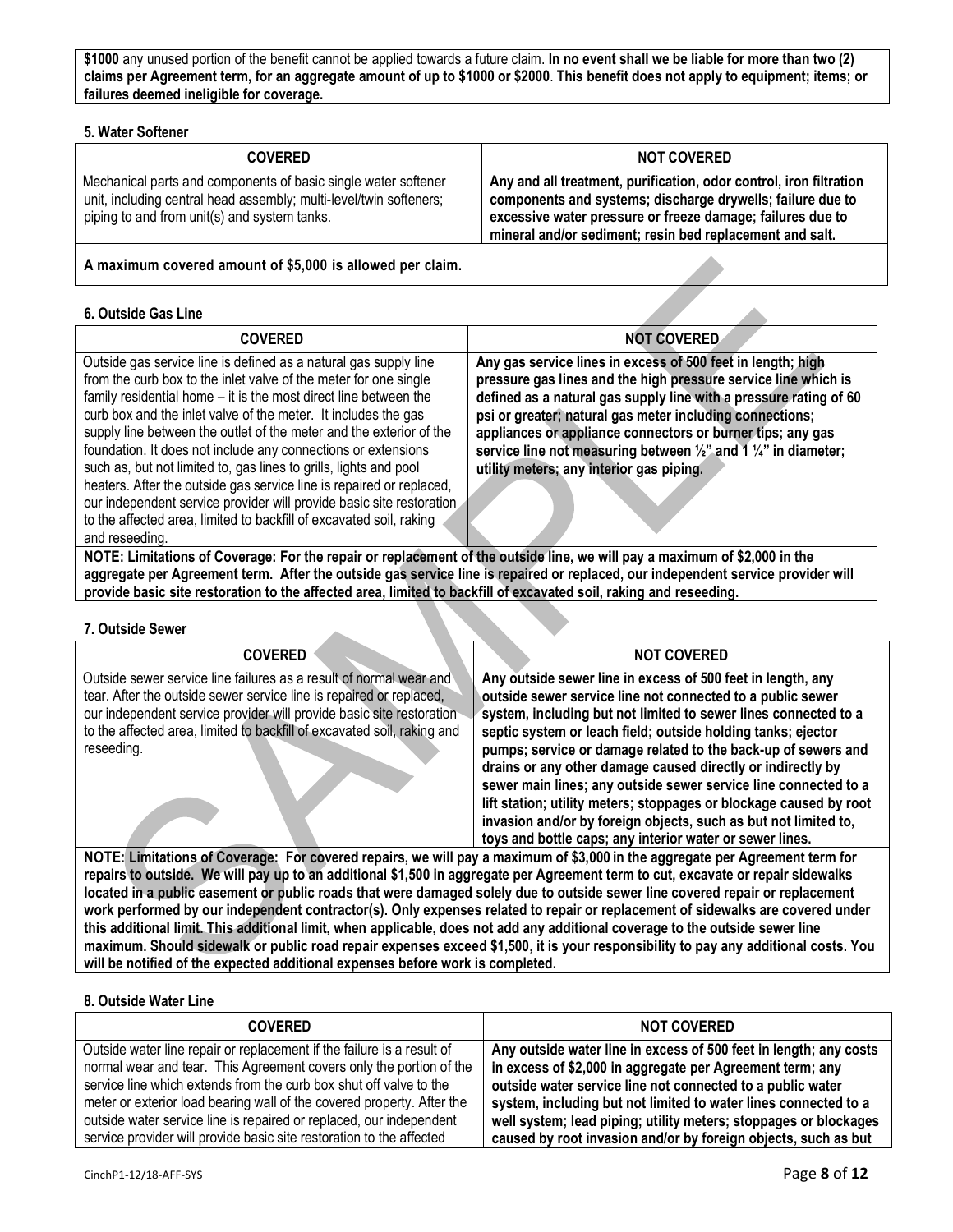area, limited to backfill of excavated soil, raking and reseeding. **not limited to, toys and bottle caps; sprinkler and/or any** 

**irrigation lines or systems; any interior water or sewer lines.**

**NOTE: Limitations of Coverage: For covered repairs, we will pay a maximum of \$2,000 in the aggregate per Agreement term. We will pay up to \$500 in aggregate per Agreement term to cut, excavate or repair sidewalks located in a public easement or public roads that were damaged solely due to outside water service line covered repair or replacement work performed by our independent contractor(s). These expenses will apply toward the \$2,000Agreement maximum. Should sidewalk or public road repair expenses exceed \$500, it is your responsibility to pay any additional costs. You will be notified of the expected additional expenses before work is completed.**

# <span id="page-8-0"></span>**VII. General Exclusions and Limitations**

- 1. **This Agreement does not cover performance of routine maintenance**. You are responsible for performing all routine maintenance and cleaning for all covered items and systems as specified and recommended by the manufacturer. You are also responsible for providing all routine maintenance for all areas in a covered property around covered items and/or systems to ensure that these items and/or systems are able to function properly as specified by the manufacturer.
- 2. **This Agreement does not cover repairs or replacements of any item covered by other insurance, warranties or guarantees, including but not limited to, manufacturer's, contractor's, builder's, distributor's, home service agreement or home warranty**. Our coverage is secondary to such insurance, warranties, or guarantees.
- 3. **This Agreement shall not cover any item(s) if they are:**
	- **systems, appliances or components classified by the manufacturer as commercial-grade;**
	- **flues, venting, chimneys, and exhaust lines;**
	- **determined to be defective by the Consumer Product Safety Commission or the manufacturer and for which either has issued, or issues, a warning or recall, or which is otherwise necessitated due to failure caused by the manufacturers improper design, use of improper materials and/or formulas, manufacturing process or any other manufacturing defect;**
	- **below the slab or basement floor of the home; except as otherwise specified in this Agreement;**
	- **located outside the perimeter of the main foundation or a detached garage (i.e. outside the outer load bearing walls of the structure with the exception of central air conditioning unit, main electrical panel, water heater) or unless specifically covered with optional coverage purchased for items outside the main perimeter. These exceptions must be installed for diagnose and must be manufactured for outside use or be located in a structure which protects items from the elements;**
	- **damaged by you in the course of remodeling or unauthorized repair.**
- 4. **This Agreement does not cover failures which may result from causes other than normal wear and tear, such as without limitation:**
	- **abuse, misuse and/or neglect;**
	- **lightning strikes, power failure, power surge;**
	- **missing components, parts or equipment;**
	- **animal, pet and/or pest damage;**
	- **fire; casualty; flood; smoke; earthquake; freeze damage; acts of God;**
	- **manufacturer's improper design, use of improper materials and/or formulas, manufacturing process or any other manufacturing defect;**
	- **structural and/or property damage;**
	- **accidents; war; acts of terrorism; nuclear explosion, reaction, radiation or radioactive contamination; insurrection; riots; vandalism; or intentional destruction of property;**
	- **any noise without a related mechanical failure.**
- 5. **This Agreement does not cover mechanical failures, damages or remediation due to:**
	- **mold, mildew, mycotoxins, fungus, bacteria, virus, condensation, wet or dry rot, regardless of the source, origin, or location;**
	- **lack of capacity in the existing system or appliance, under/oversized systems in relation to the square footage for the area being heated or cooled;**
	- **conditions of insufficient or excessive water pressure;**
	- **conditions of inadequate wiring capacity, circuit overload, power failure and/or surge.**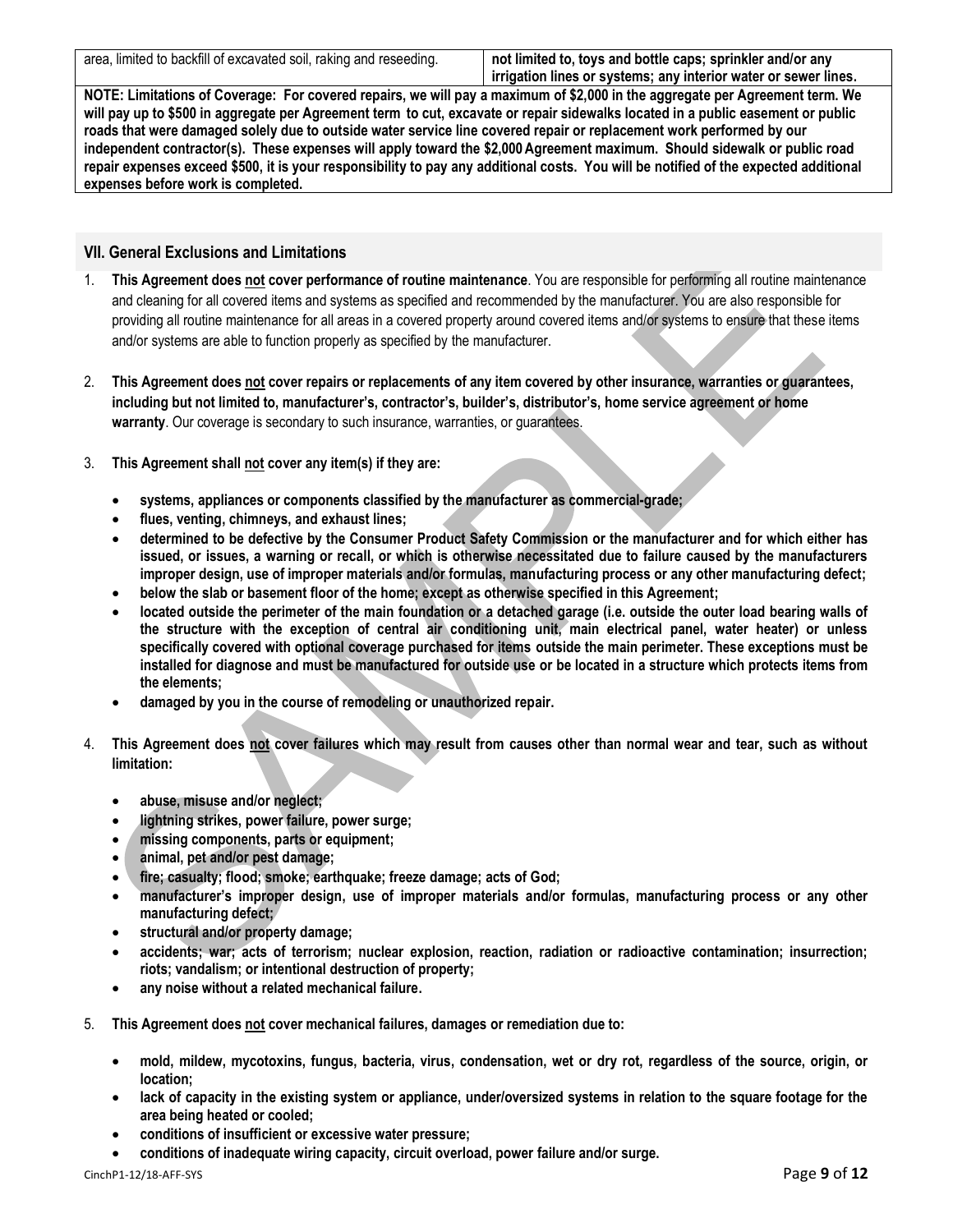- 6. **This Agreement does not cover costs for (except as otherwise specified in this Agreement):**
	- **construction, carpentry, dimensional or design change, or other modifications necessary to remove, relocate or install equipment;**
	- **providing or closing access to covered items;**
	- **equipment to gain access or permit serviceability such as but not limited to scaffolding;**
	- **restoration of any wall or floor coverings, cabinets, counter tops, tiling, paint or the like;**
	- **failure to meet building code(s), zoning requirements, utility regulations;**
	- **failure to comply with local, state or federal laws or regulations;**
	- **compliance with federal, state, and/or local law, code, regulation, or ordinance;**
	- **for testing required by state or local municipalities, such as but not limited to, load calculation or duct certification;**
	- **for additional charges to access or transport materials, supplies, or independent contractors to the covered property, such as but not limited to: tolls, required use of ferries, or barges;**
	- **permits;**
	- **code upgrades;**
	- **modifications.**
- 7. **This Agreement does not cover:**
	- **removal and/or disposal of hazardous or toxic material or asbestos;**
	- **the use of cranes or other lifting equipment required to service any item or system;**
	- **excavation or other charges associated with gaining access to a well pump;**
	- **electronic computerized, or home energy management systems or devices; LCD displays that do not affect the primary operation of the unit unless otherwise stated in this agreement;**
	- **lighting and/or appliance management systems, unless otherwise stated in this agreement;**
	- **radon monitoring systems, fire sprinkler systems, and solar systems and components.**
- 8. **This Agreement does not cover delays or failures to provide service caused by, or related to:**
	- **any of the exclusions listed herein;**
	- **shortages of labor and/or materials;**
	- **any other cause beyond our reasonable control.**

#### <span id="page-9-0"></span>**VIII. Limitation of Liability**

- 1. We are not responsible for incidental, consequential, special, and/or punitive damages and you agree to waive any and all claims for such damages, arising from, resulting from and/or related to the failure of any item or system, including, but not limited to, food spoilage, loss of income, additional living expenses, and/or other property damage.
- 2. We are not liable for any damages that result from an independent contractor's service, delay in providing service or failure to provide service. We are not liable for any incidental, consequential, special, and/or punitive damages, whether caused by negligence or any other cause, and you agree to waive any and all claims for such damages, arising from, resulting from or related to any independent contractor's service, delay in providing service or failure to provide service, including, but not limited to, damages, resulting from delays in securing parts and/or labor, the failure of any equipment used by an independent contractor, labor difficulties, and/or the negligent, tortuous and/or unlawful acts or omissions of any independent contractor.

# <span id="page-9-1"></span>**IX. Cancellation Information**

- 1. You may cancel this Agreement by telephone or in writing within 30 days of the coverage effective date for a full refund of the contract fees paid if no claim has been made. The right to cancel this Agreement as provided in this paragraph is not transferable. A ten percent (10%) penalty per month will be added to any refund required under this paragraph, including any accrued penalties, which are not paid or credited within 30 days after you cancel this Agreement.
- 2. You may cancel this Agreement within 30 days of the coverage effective date if a claim has been made, or at any time thereafter, at which time you may be entitled to a refund of unearned contract fees paid based on the short rate schedule less a processing fee of twenty-five dollars (\$25) and less the cost of any services performed pursuant to the Agreement, where permitted by law. If claims have been paid, we may bill you for the lesser of the net amount due to us or the unpaid annual term contract fee. We will bill or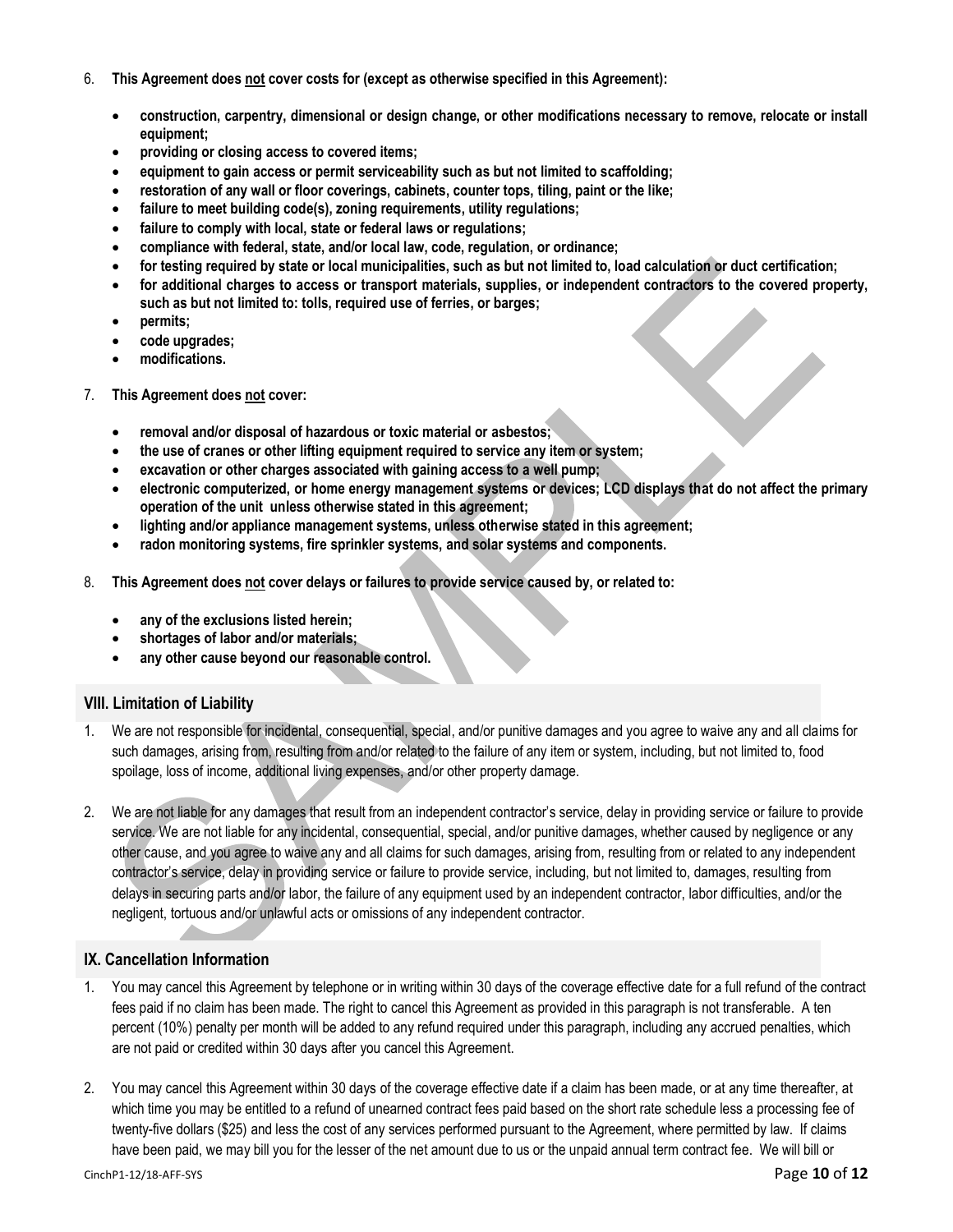charge you any balance owed to us through the same mechanism as any previous installment billings, or we will direct bill you if such a mechanism is not available.

- 3. We may terminate this Agreement immediately, after any applicable notice provisions, for non-payment, fraud or material misrepresentation. If we terminate for fraud or material misrepresentation, this Agreement is void and we shall refund all paid contract fees if no claims have been made. If a claim has been made, we will follow normal cancellation procedures as outlined in this section.
- 4. In the event you threaten to harm or actually harm the safety or well-being of: (i) the company; (ii) any employee of the company; (iii) an independent contractor; or (iv) any property of the company or the independent contractor, you will be in breach of this Agreement. In the event you breach this or any other obligation under this Agreement, we may refuse to provide service to you and may cancel this Agreement immediately.

# <span id="page-10-0"></span>**X. Dispute Resolution**

- 1. **ARBITRATION**: All disputes, controversies or claims of any sort, arising out of or in any way relating to this Agreement, its negotiation, and the Services provided pursuant to it, whether based in contract, tort, regulation, or any other legal or equitable theory (collectively "Disputes"), shall be resolved at the consumer's choice by settlement, or final and binding arbitration, or in and through a small claims court having jurisdiction over such Disputes. Arbitration shall be conducted within the geographical limits of the applicable federal district court where the Covered Property is located, or such other location upon which both parties mutually agree, and administered by a mutually agreed upon arbitration service. The Commercial Arbitration Rules and Supplementary Procedures for Consumer-Related Disputes of the American Arbitration Association or similar such rules (the "Arbitration Rules") in effect at the time arbitration is demanded by either party shall govern the arbitration proceeding and the selection of one neutral arbitrator to preside over the proceeding. The arbitrator is empowered to decide all Disputes and all questions related to the enforceability and scope of these Dispute Resolution provisions, including but not limited to the validity, interpretation and applicability of these Dispute Resolution Provisions. Additionally, this transaction involves interstate commerce, and these Dispute Resolution provisions shall be governed by the Federal Arbitration Act, as amended (9 USC 1). No arbitration may proceed on a class or representative basis, and the arbitrator may not consolidate any arbitration proceeding governed by these Dispute Resolution Provisions with any other person's arbitration proceeding, and may not otherwise preside over any form of a representative or class proceeding. Under the Arbitration Rules, although each party is required to pay certain administrative and arbitrator fees, the amount the consumer may be required to pay is limited. Each party to arbitration is responsible for its own attorney's fees, if the party chooses to be represented by an attorney.
- 2. **CLASS ACTION AND JURY TRIAL WAIVER:** Each party to this Agreement may bring a Dispute against the other only in its individual capacity and not as a plaintiff or class member in any purported class or representative proceeding. Each party gives up or waives any right it may have to have any Disputes between them resolved by a jury.

# <span id="page-10-1"></span>**XI. Other Conditions**

- 1. **Term.** Coverage under this Agreement commences on the effective date specified on the Agreement Coverage Summary Page and expires twelve (12) month(s) from Agreement effective date.
- 2. **Renewal. Where permitted by state law, this Agreement may automatically renew at the sole and exclusive option of the Issuing Company for successive one (1) month(s). In the event the Issuing Company elects to renew this Agreement, you will be notified of any rate and/or coverage changes, not less than thirty (30) days prior to the expiration of the current Agreement term and commencement of the renewal term.**
- 3. **Assignment.** In the event of assignment or transfer of title of the covered property, this Agreement may be assigned and/or transferred at our option, where permitted by state law and when the applicable fee has been paid. We reserve the right to charge a transfer fee not to exceed twenty-five dollars \$25.
- 4. **Installment Billing.** In certain cases you may be permitted, at our sole and exclusive discretion, to pay for your coverage on an installment basis. Should you suffer a mechanical failure covered by this Agreement at a time when there are unpaid installments due from you, whether or not such payments are due or overdue, we reserve the right to deduct all or any portion of any unpaid amounts from the amount of loss covered by this Agreement for such incident, or to require payment of the entire remaining unpaid balances